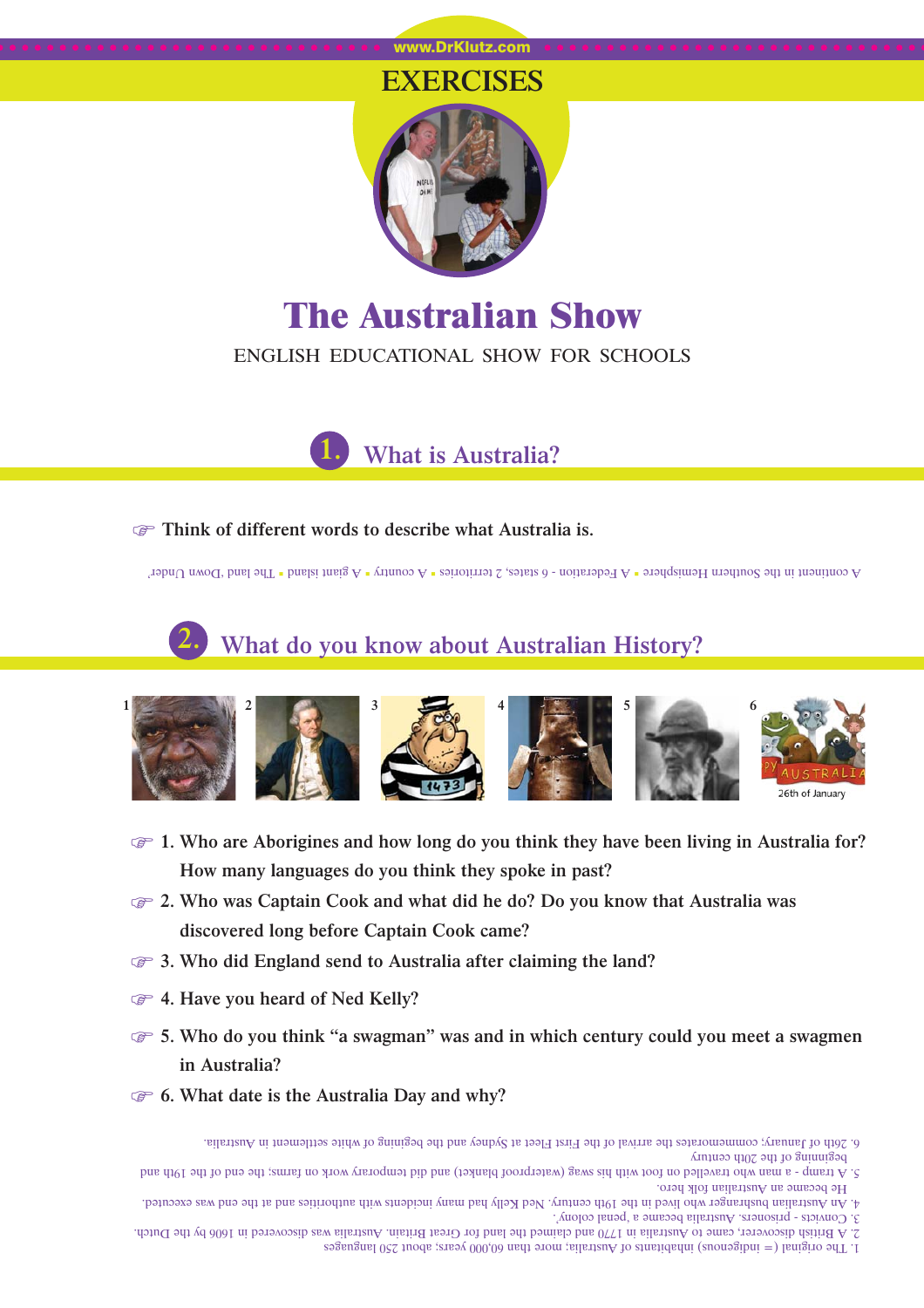#### **Which unique Australian animals do you know? 3.**



- F **1. Kangaroo**
- F **2. Bilby**
- F **3. Goanna**
- F **4. Kookaburra**
- F **5. Thorny Devil**
- F **6. Wombat**

## **4. Natural disastres - part of life in Australia**



- F **1. Bushfires**
- F **2. Floods**
- F **3. Drought**
- F **4. Sandstorm**
- F **5. Locust plague**

**4. Contemporary Australian Film and Music**

F **Think of famous Australian movies, actors, music bands, musicians and other famous people you know.**